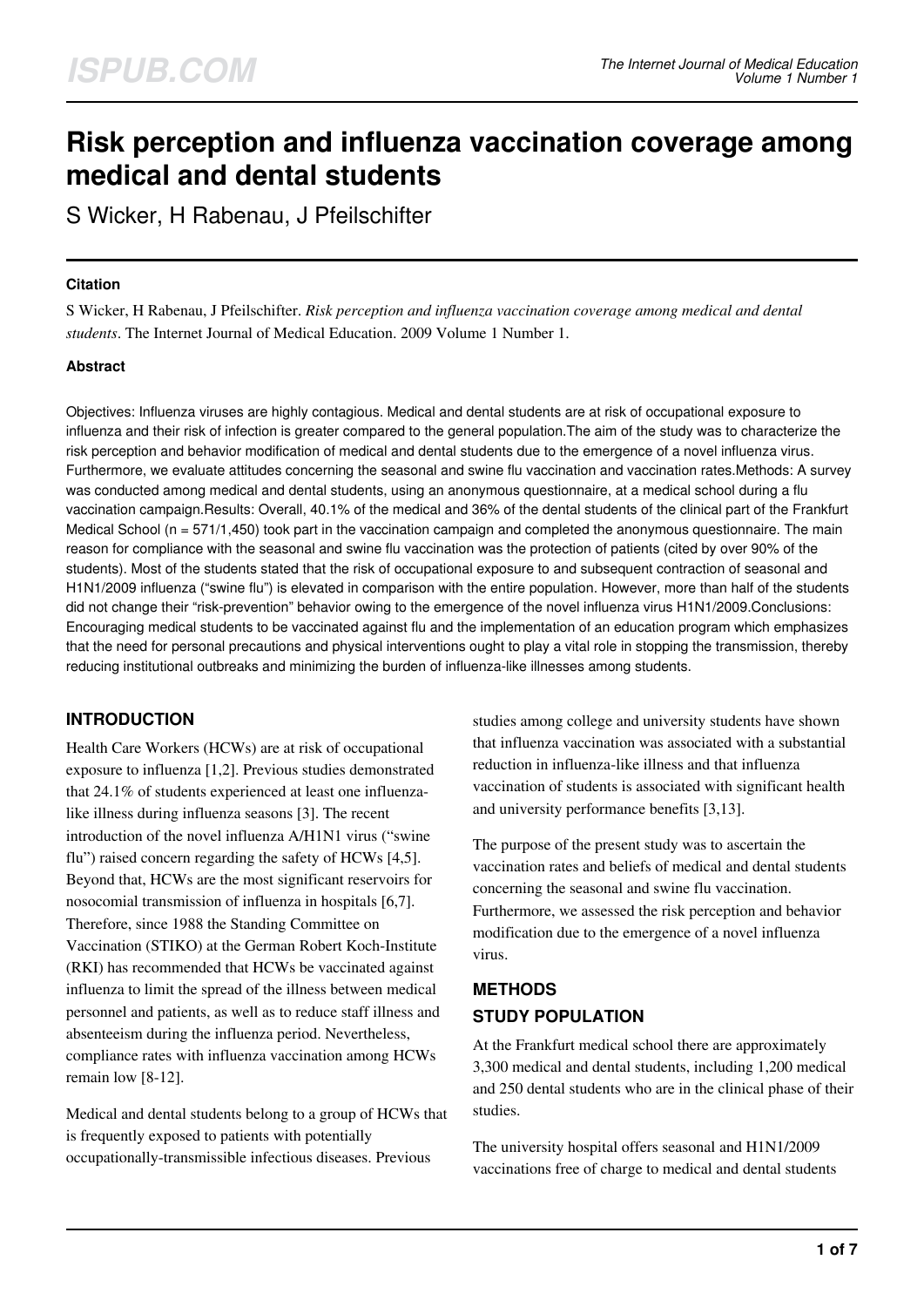who are in the clinical phase of their studies ( $n = 1,450$ ).

A flu vaccination campaign for students was initiated from the beginning of November to the end of November 2009, with several immunization dates at the Occupational Health Service, in the lecture building and in the dental hospital.

The vaccinated students were asked to complete an anonymous questionnaire.

# **. QUESTIONNAIRE**

The questionnaire comprised 10 questions divided into five areas of inquiry:

- Demographic data: age, sex, number of clinical semesters, field of study
- Kind of administered vaccination (seasonal flu and/or swine flu shot)
- Flu vaccination status in the past, and perceived barriers to previous influenza vaccination
- Reasons for accepting influenza vaccination
- Risk perception and behavior modification due to the emergence of a novel influenza virus

# **ETHICAL CONSIDERATIONS**

Participants were informed that all the information gathered would be anonymous and kept confidential. Participation was voluntary, completion of the questionnaire implied consent for study participation. Participants cannot be identified from the material presented and the study has caused no plausible harm to the participating individuals.

# **STATISTICAL ANALYSIS**

Statistical analysis of the data and calculation of p values were calculated with  $\mathbb P$  test two-tailed, using the BiAS program for Windows 9.04 (Epsilon Verlag, Hochheim Darmstadt 2007). P values < 0.05 were defined as statistically significant.

# **RESULTS**

Overall, 40.1% of the medical and 36% of the dental students of the clinical part of the Frankfurt medical school  $(n = 571/1,450)$  took part in the vaccination campaign and completed the anonymous questionnaire. Only two medical students refused to fill out the questionnaire.

In total,  $64.4\%$  (n = 368) of the participants were female,

35.6% ( $n = 203$ ) male, in accordance with the gender distribution of the student body. Demographic characteristics of the study population are shown in Table 1.

#### **Figure 1**

Table 1: Demographic characteristics of participants (n = 571)

| Age                     | [%]  | n   |
|-------------------------|------|-----|
| less than 20            | 0.18 | 1   |
| $21 - 30$               | 92.1 | 526 |
| $31 - 40$               | 7.2  | 41  |
| over 40                 | 0.53 | 3   |
|                         |      |     |
| Gender                  |      |     |
| Male                    | 35.6 | 203 |
| Female                  | 64.4 | 368 |
|                         |      |     |
| <b>Field of study</b>   |      |     |
| <b>Medical students</b> | 84.2 | 481 |
| <b>Dental students</b>  | 15.8 | 90  |

Since only students who took part on the questionnaire could be evaluated, the following analysis is limited to the 571 participants. Overall,  $81.4\%$  (n = 465) of the students were vaccinated against swine flu, and  $51.1\%$  (n = 292) received the swine flu and seasonal influenza vaccination. In total, 69.7% ( $n = 398$ ) of the students were vaccinated against seasonal influenza.

Medical students demonstrated a higher vaccination rate with both vaccines compared to dental students (54.9% vs.  $31.1\%$ ; p < 0.001), while dental students were significantly more often vaccinated against the seasonal flu alone (p < 0.001). When comparing the overall vaccination rate against the seasonal flu, no significant differences could be highlighted (76.7% vs. 68.4%;  $p = 0.117$ ). Vaccination rates are summarized in Table 2.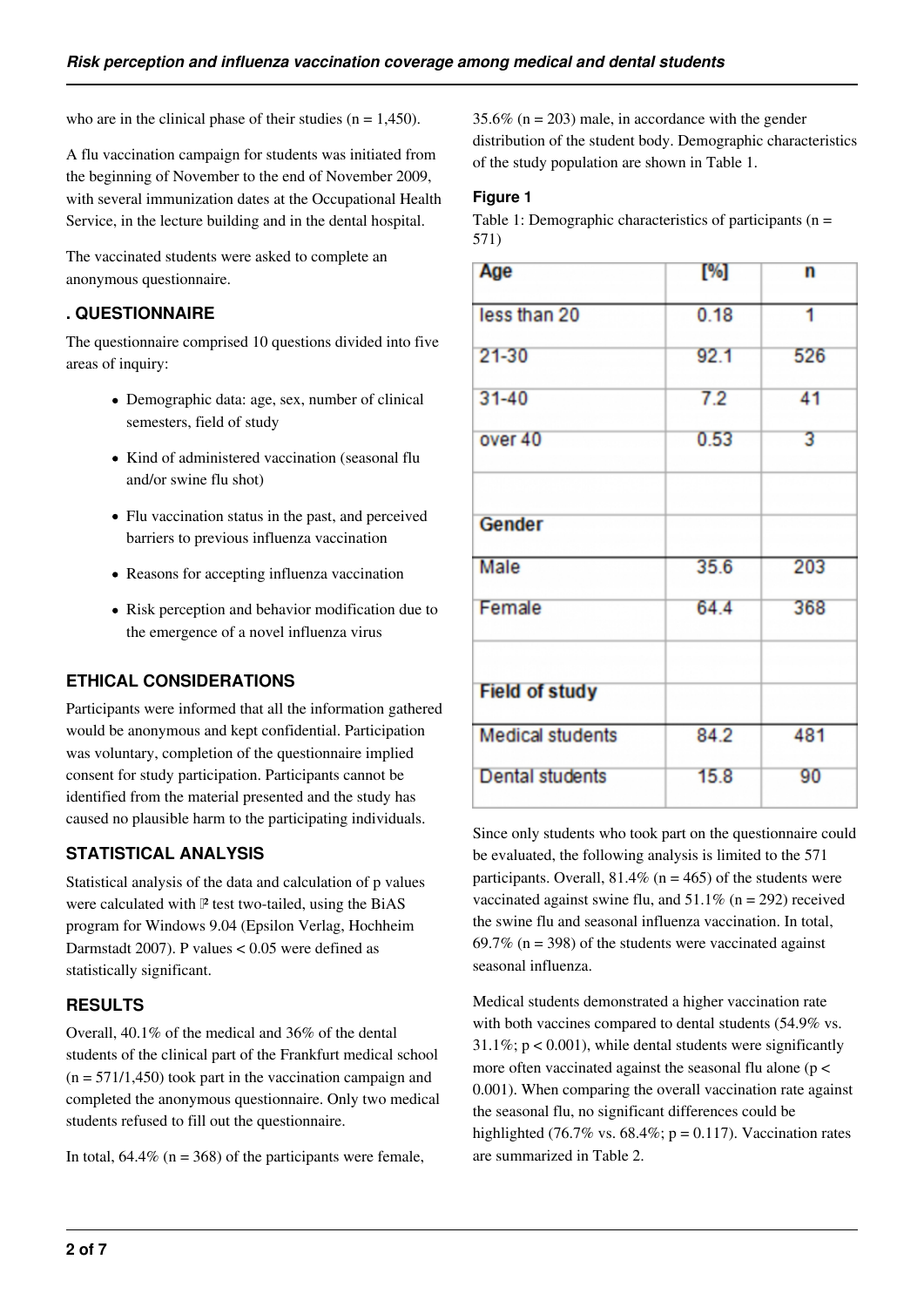# **Figure 2**

Table 2: Vaccination rates among respondents, medical students ( $n = 481 / 1,200$ ) and dental students ( $n = 90 / 250$ )

|                                           | Overall<br>$(n = 571)$ | <b>Medical</b><br>students<br>$(n = 481)$ | <b>Dental</b><br>students<br>$(n = 90)$ | p-value     |
|-------------------------------------------|------------------------|-------------------------------------------|-----------------------------------------|-------------|
| Swine flu and seasonal<br>flu vaccination | 51.1%                  | 54.9%                                     | 31.1%                                   | P < 0.001   |
| Swine flu vaccination                     | 30.3%                  | 31.6%                                     | 23.3%                                   | $P = 0.117$ |
| Seasonal flu<br>vaccination               | 18.6%                  | 13.5%                                     | 45.6%                                   | P < 0.001   |

In total,  $57.8\%$  (n = 330) of the participants had never had a flu vaccination in the past,  $20.3\%$  (n = 116) were vaccinated against flu on a single occasion, and  $21.9\%$  (n = 125) frequently received the flu vaccine.

Reasons mentioned for compliance with seasonal and swine flu vaccination (See Table 3) were primarily protection of patients (stated by over 90% of the students), and selfprotection (stated by over 70%). Concern for their family, friends and colleagues took third place. These results were broadly similar for medical and dental students. Only for swine flu vaccination did significantly more medical students declare the reason for vaccination as being the protection of their families and friends ( $p = 0.003$ ). Significant more dental students noted that they had refused previous seasonal influenza vaccination because they had thought that the "vaccine does not work" ( $p = 0.038$ ), or they had feared side effects ( $p = 0.038$ ) or they were convinced that the vaccine could cause flu  $(p < 0.001)$ .

# **Figure 3**

Table 3: Reasons cited for acceptance and refusal of seasonal and swine flu vaccination  $(n = 571)$  – multiple answers were possible

|                                     |             | <b>Medical</b> | <b>Dental</b> |             |
|-------------------------------------|-------------|----------------|---------------|-------------|
|                                     | Overall     | students       | students      |             |
| <b>Reasons for acceptance</b>       | $(n = 571)$ | $(n = 481)$    | $(n = 90)$    | p-value     |
| <b>Seasonal flu vaccination</b>     |             |                |               |             |
| <b>Patient protection</b>           | 91.4%       | 92.5%          | 85.6%         | $P = 0.031$ |
| Self protection                     | 71.8%       | 70.5%          | 78.9%         | $P = 0.104$ |
| Protection of family and<br>friends | 62.3%       | 63.6%          | 55.6%         | $P = 0.147$ |
| <b>Swine flu vaccination</b>        |             |                |               |             |
| <b>Patient protection</b>           | 90.2%       | 91.1%          | 85.6%         | $P = 0.107$ |
| Self protection                     | 76.2%       | 77.1%          | 71.1%         | $P = 0.219$ |
| Protection of family and            | 62.0%       | 64.7%          | 47.8%         | $P = 0.003$ |
| friends                             |             |                |               |             |
| <b>Reasons for refusal of</b>       |             |                |               |             |
| previous seasonal flu               |             |                |               |             |
| vaccinations                        |             |                |               |             |
| No personal risk                    | 20.5%       | 19.8%          | 24.4%         | $P = 0.311$ |
| No severity of influenza<br>illness | 10.9%       | 10.2%          | 14 4%         | $P = 0.233$ |
| Vaccine does not work               | 3.2%        | 2.5%           | 6.7%          | $P = 0.038$ |
| Fear of side effects                | 9.6%        | 8.5%           | 15.6%         | $P = 0.038$ |
| <b>Fear of needles</b>              | 0.9%        | 1.0%           | 0.0%          | $P = 0.331$ |
| Vaccine causes flu                  | 3.3%        | 2.1%           | 10.0%         | P < 0.001   |
| Forgotten                           | 8.9%        | 9.1%           | 7.8%          | $P = 0.676$ |
| Not offered at the<br>university    | 15.6%       | 16.4%          | 11.1%         | $P = 0.202$ |

Approximately 90% of medical and dental students stated that the risk of occupational exposure to and subsequent contraction of seasonal and H1N1 influenza was elevated in comparison with the entire population (see Table 4).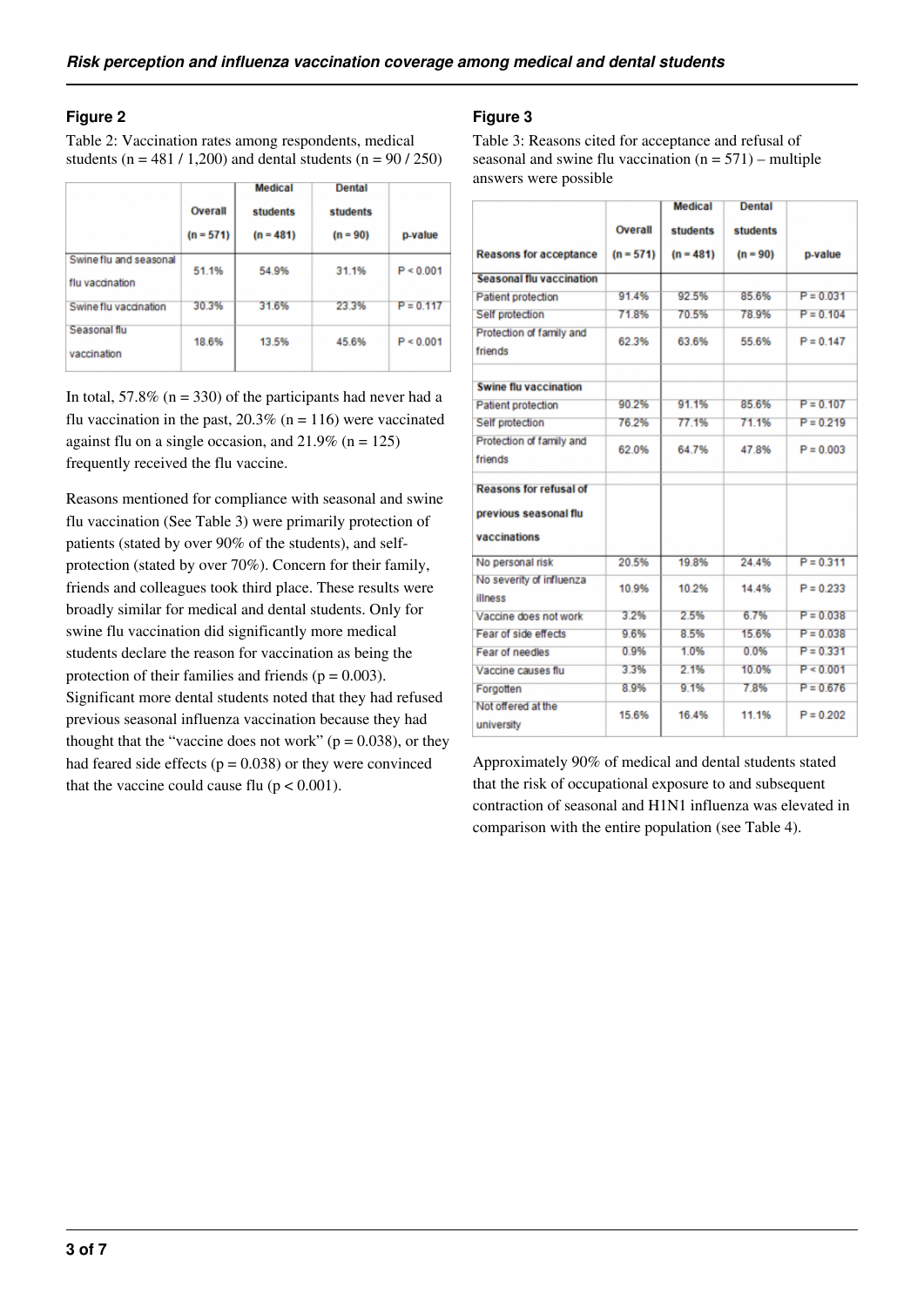#### **Figure 4**

Table 4: Risk perception concerning seasonal and H1N1/2009 influenza ( $n = 571$ )

|                                         |             | <b>Medical</b>  | <b>Dental</b>   |             |
|-----------------------------------------|-------------|-----------------|-----------------|-------------|
|                                         | Overall     | <b>students</b> | <b>students</b> |             |
| Seasonal flu                            | $(n = 571)$ | $(n = 481)$     | $(n = 90)$      | p-value     |
| <b>Risk of infection is</b><br>elevated | 89.5%       | 89.4%           | 90.0%           | $P = 0.864$ |
| Risk of infection is the<br>same        | 8.4%        | 8.5%            | 7.8%            | $P = 0.815$ |
| Risk of infection is<br>lower           | 0.2%        | 0.2%            | 0.0%            | $P = 0.665$ |
| Don't know                              | 1.9%        | 1.9%            | 2.2%            | $P = 0.824$ |
| <b>Swine flu</b>                        |             |                 |                 |             |
| <b>Risk of infection is</b><br>elevated | 90.0%       | 90.2%           | 88.9%           | $P = 0.697$ |
| Risk of infection is the<br>same        | 6.1%        | 6.4%            | 4.4%            | $P = 0.468$ |
| Risk of infection is<br>lower           | 0.4%        | 0.2%            | 1.1%            | $P = 0.183$ |
| Don't know                              | 3.5%        | 3.1%            | 5.6%            | $P = 0.248$ |

In total,  $56\%$  (n = 320) of the students did not change their "risk-prevention" behavior due to the emergence of the novel influenza virus H1N1/2009. Notably, 40.6% (n = 232) stated that they washed their hands more often and  $6\%$  (n = 34) tried to avoid gathering,  $6.7\%$  (n = 38) stopped handshaking and  $3.2\%$  (n = 18) bought masks, disinfectants and/or antiviral drugs. There were statistically significant differences between medical and dental students regarding their behavior modification. More medical than dental students did not change their behavior ( $p < 0.001$ ), while significantly more dental students washed their hands more often ( $p < 0.001$ ), avoided gatherings ( $p = 0.024$ ) and increased the frequency of wearing masks  $(p < 0.001)$  (see Table 5).

#### **Figure 5**

Table 5: Behavior modification due to the emergence of  $H1N1/2009$  influenza (n = 571).

|                 | Overall<br>$(n = 571)$ | <b>Medical</b><br>students<br>$(n = 481)$ | <b>Dental</b><br>students<br>$(n = 90)$ | p-value     |
|-----------------|------------------------|-------------------------------------------|-----------------------------------------|-------------|
| Hand<br>washing | 40.6%                  | 36.6%                                     | 62.2%                                   | P < 0.001   |
| Gathering       | 6.0%                   | 5.0%                                      | 11.1%                                   | $P = 0.024$ |
| Handshaking     | 6.7%                   | 6.0%                                      | 10.0%                                   | $P = 0.165$ |
| Mask            | 3.2%                   | 2.1%                                      | 8.9%                                    | P < 0.001   |
| No change       | 56.0%                  | 59.7%                                     | 36.7%                                   | P < 0.001   |

# **DISCUSSION**

Our study is the first study to look at risk perception for seasonal and H1N1/2009 influenza infection in medical students. We examined risk perception, immunization rates, and behavior modification due to the emergence of a novel influenza virus. We built and expanded on our past work by examining a new population (medical and dental students) [9,14].

In our previous studies on HCWs, self-protection was the most frequently cited reason for receiving the flu vaccine [9,14]. Notwithstanding, the medical students mentioned the reduction of the risk to infect patients as the most important motivation associated with seasonal and swine flu vaccine uptake (see Table 3). This illustrates the consciousness of students being aware of their potential contribution to influenza transmission to patients.

Medical students are, during their clerkships and internships, commonly responsible for the collection of blood samples from a whole ward, and therefore they come into contact with many or all patients of the department. Their unique profile makes them potential "superspreaders" for e.g. aerogen-transmitted infectious diseases [15]. The immunization of medical students might be highly effective in preventing nosocomial influenza outbreaks, because they belong to an age group with high infection rates of H1N1/2009 [16].

Evidence from the past few months demonstrates that the H1N1/2009 virus has rapidly established itself and is now the dominant influenza strain in most parts of the world [16].

Vaccination seems to be the best defense against high infection rates among susceptible and vulnerable people. However, physical interventions (e.g. personal hygiene,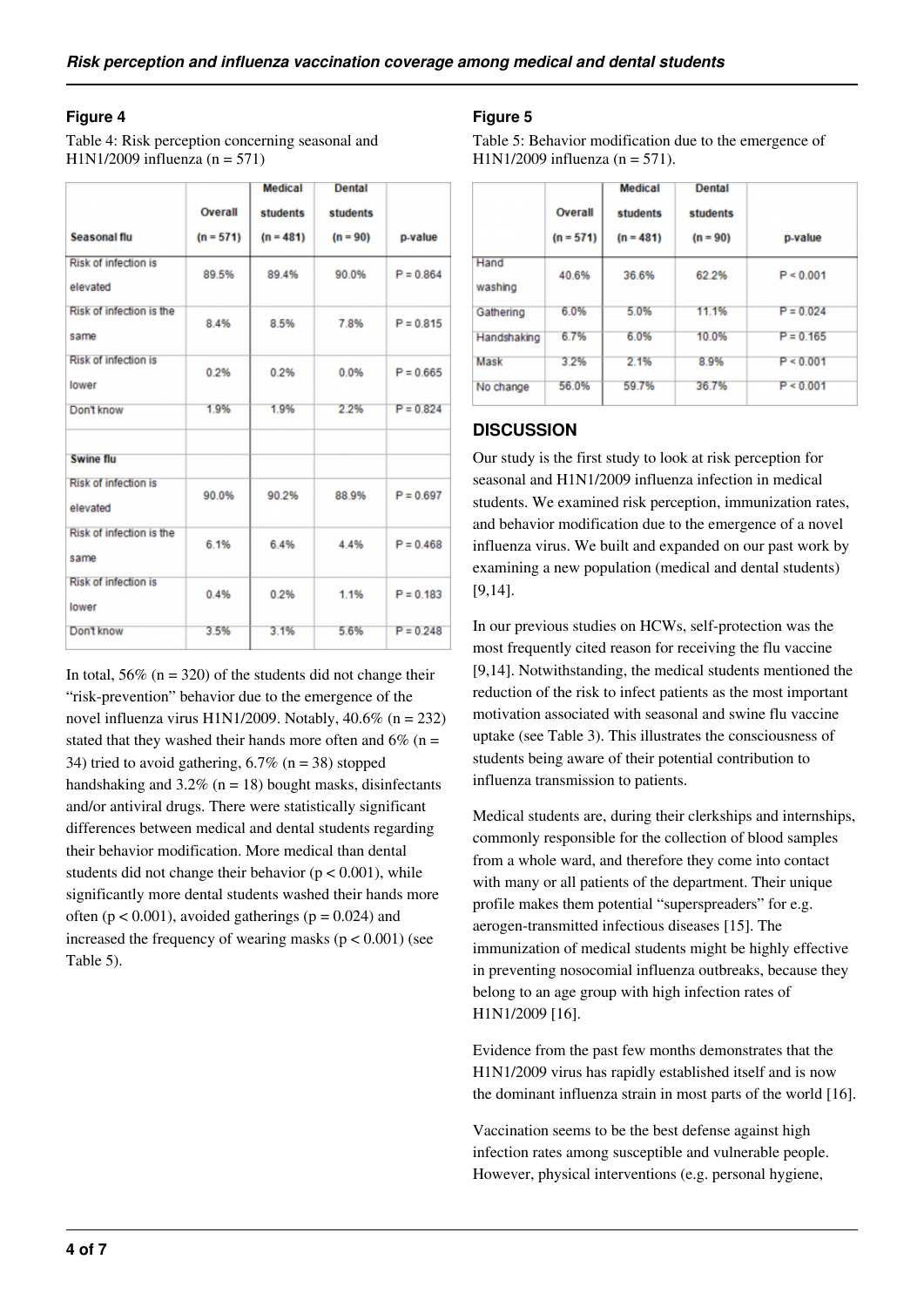barriers, and distancing) are effective against the spread of a broad range of respiratory viruses and ought not be neglected. One major problem with physical measures is poor compliance because all physical interventions (e.g. washing hands frequently, wearing masks, gloves, and gowns) require a change in behavior [17]. However, a recently published study revealed that simple hand washing with unmedicated soap and water appears to be highly effective in removing the influenza virus and is, therefore, likely to be effective in preventing the transmission of influenza by smear infection [18].

A study from the University of Alberta in Canada found that 93.5% of medical students believed that hand washing was an effective preventive measure in limiting the spread of influenza. However, it is important to note, that there is a difference between students knowing (data from the University of Canada) and complying with preventive measures (our data) [19].

Most of the medical and dental students stated that their risk of acquiring a seasonal or swine flu infection was elevated due to their professional life.

Nevertheless, 56% of participating students stated that they did not change their behavior due to the emergence of the novel influenza virus. Merely 40.6% mentioned that they washed their hands more frequently, there seems to be a discrepancy resulting from inconsistency between student's beliefs and student's actions.

There are major similarities between medical and dental students, but there are some differences. First, medical students exhibited a higher vaccination rate compared with dental students. Second, significantly more medical than dental students declared the reason for their swine flu vaccination was the protection of their families and friends  $(p = 0.003)$ . Third, while significantly more dental students had refused previous seasonal influenza vaccination because of misinformation ("vaccine does not work; vaccine causes flu; relevant side effects"), with the appearance of the pandemic flu, this seems to have changed to a certain extent so that they now show a higher risk perception and a significantly higher rate in the modification of their "riskprevention" behavior compared with medical students.

# **LIMITATIONS**

To appreciate the results of our study, some potential limitations need to be addressed:

First, the results from a single academic institution may not be applicable to other institutions.

Second, the "social desirability bias", (i.e. selecting a choice of answers considered as being the most "socially favorable") may lead to bias in our survey, which may affect the reliability of some of the answers.

Third, because of the restricted observed time frame (November 2 until November 30, 2009); we were unable to measure whether the actions and beliefs of the students varied during the entire influenza season due to the number of reported influenza infections and owing to the changing awareness of media and public sentiment. However, the vaccination campaign started on November 2, and all official immunization dates were until November 30, 2009. All students might have been able to keep a vaccination appointment, but it is likely that some of the students failed to meet the deadline.

Fourth, the number of students who received their flu vaccination from their general practitioner could not be calculated.

However, only few studies deal with the occupational risk of infection among medical students who belong, obviously, to a group of workers who are at greater risk of infection compared to the general population. Most of the previous studies focused on hospital-based HCWs (e.g. physicians, nurses). Our study is the first study that has evaluated the influenza vaccination rate, the risk perception and behavior modification among German medical and dental students due to the emergence of a novel influenza virus (H1N1/2009). Albeit, nearly 90% of medical and dental students stated that the risk of occupational exposure to and subsequent contraction of seasonal and H1N1 influenza was elevated in comparison with the entire population, more than half of the students did not change their "risk-prevention" behavior owing to the emergence of the novel influenza virus H1N1/2009.

The results of our study underscore the need for ongoing focus on and evaluation of strategies to reduce the transmission of flu among HCWs. Further work is needed to highlight the important role of physical measures such as hand washing and wearing masks. Strategies to increase influenza vaccination uptake among medical and dental students ought to be implemented in order to protect the students and patients from influenza [20].

Acknowledgement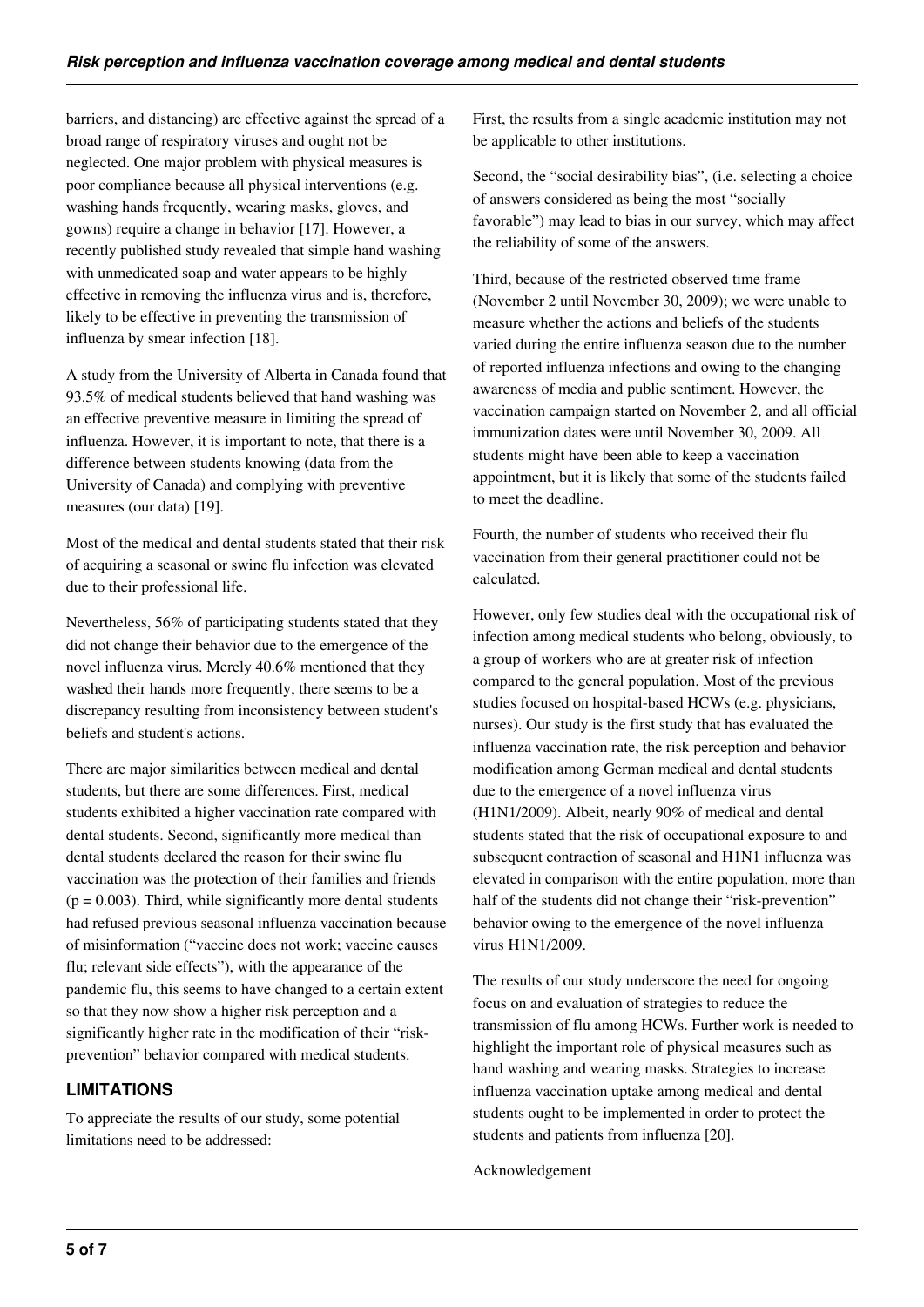The authors would like to thank the participants of the study for their time and effort in completing the questionnaire and their valuable suggestions regarding the project.

#### **References**

1. Blachere FM, Lindsley WG, Pearce TA: Measurement of airborne influenza virus in hospital emergency department. CID; 2009; 48:438-440.

2. Sepkowitz KA: Occupationally acquired infections in health care workers. Part I. Ann Intern Med; 1996; 125:826-834.

3. Nichol KL, D'Heilly S, Ehlinger EP: Influenza vaccination among college and university students. Arch Pediatr Adolesc Med; 2008; 12:1113-1118.

4. Harriman K, Rosenberg J, Robinson S, et al.: Novel Influenza a (H1N1) Virus Infections among health-care personnel – United States, April-May 2009. MMWR Morb Mortal Wkly Rep; 2009; 58:641-645.

5. Wicker S, Rabenau HF, Bickel M, et al.: Novel Influenza H1N1/2009: Virus transmission among health care worker. [Neue Grippe H1N1/2009: Infektionsübertragung auf medizinisches Personal.] Dtsch Med Wochenschr; 2009; 134:2443-2446.

6. Christini AB, Shutt KA, Byers KE: Influenza vaccination rates and motivators among healthcare worker groups. Infect Control Hosp Epidemiol; 2007; 28:171-177.

7. Van den Dool C, Bonten MJM, Hak E, et al.: Modeling the effects of influenza vaccination of healthcare workers in hospital departments. Vaccine; 2009; 27:6261-6267. 8. Askarian M, Khazaeipour Z, McLaws ML: Influenza

vaccination uptake among students and clinical staff of a university in Iran. Int J Infect Dis; 2009; 4:476-482. 9. Wicker S, Rabenau HF, Doerr HW, et al.: Influenza

vaccination compliance among health care workers in a German university hospital. Infection; 2009; 37:197-202.

10. Sullivan SJ, Jacobson R, Poland GA: Mandating influenza vaccination for healthcare workers. Expert Rev Vaccines; 2009; 8:1469-1474.

11. Talbot TR: Improving rates of influenza vaccination among healthcare workers: educate; motivate; mandate? Infect Control Hosp Epidemiol; 2008; 29:107-110. 12. Poland GA, Tosh P, Jacobson RM: Requiring influenza

vaccination for health care workers: seven truths we must accept. Vaccine; 2005; 23:2251-2255.

13. Nichol KL, D'Heilly S, Ehlinger EP: Colds and influenza-like illnesses in university students: Impact on health, academic and work performance, and health care use. CID; 2005; 40:1263-1270.

14. Wicker S, Doerr HW, Gottschalk R, et al.: Influenza: Acceptance of vaccination for healthcare workers. [Influenza: Akzeptanz der Schutzimpfung bei medizinischen Personal.] Dtsch Med Wochenschr; 2007; 132:1683-1687. 15. Temime L, Opatowski L, Pannet Y, et al.: Peripatetic health-care workers as potential superspreaders. PNAS; 2009; 43:18420-18428.

16. CDC: Update: influenza activity - United States, August 30-October 31, 2009. Centers for Disease Control and Prevention (CDC). MMWR Morb Mortal Wkly Rep; 2009; 58:1236-1241.

17. Jefferson T, Del Mar C, Dooley L, et al.: Physical interventions to interrupt or reduce the spread of respiratory viruses: systematic review. BMJ; 2009; 339:b3675.

18. Grayson ML, Melvani S, Druce J, et al.: Efficacy of soap and water and alcohol-based hand-rub preparations against live H1N1 influenza virus on the hand of human volunteers. CID; 2009; 48:285-291.

19. Herman B, Rosychuk RJ, Bailey T, et al.: Medical students and pandemic influenza. Emerg Infect Dis; 2007; 11:1781-1783.

20. Milunic SL, Quilty JF, Super DM, et al.: Patters of influenza Vaccination among Medical Students. Infect Control Hosp Epidemiol; 2010; Epub ahead of print